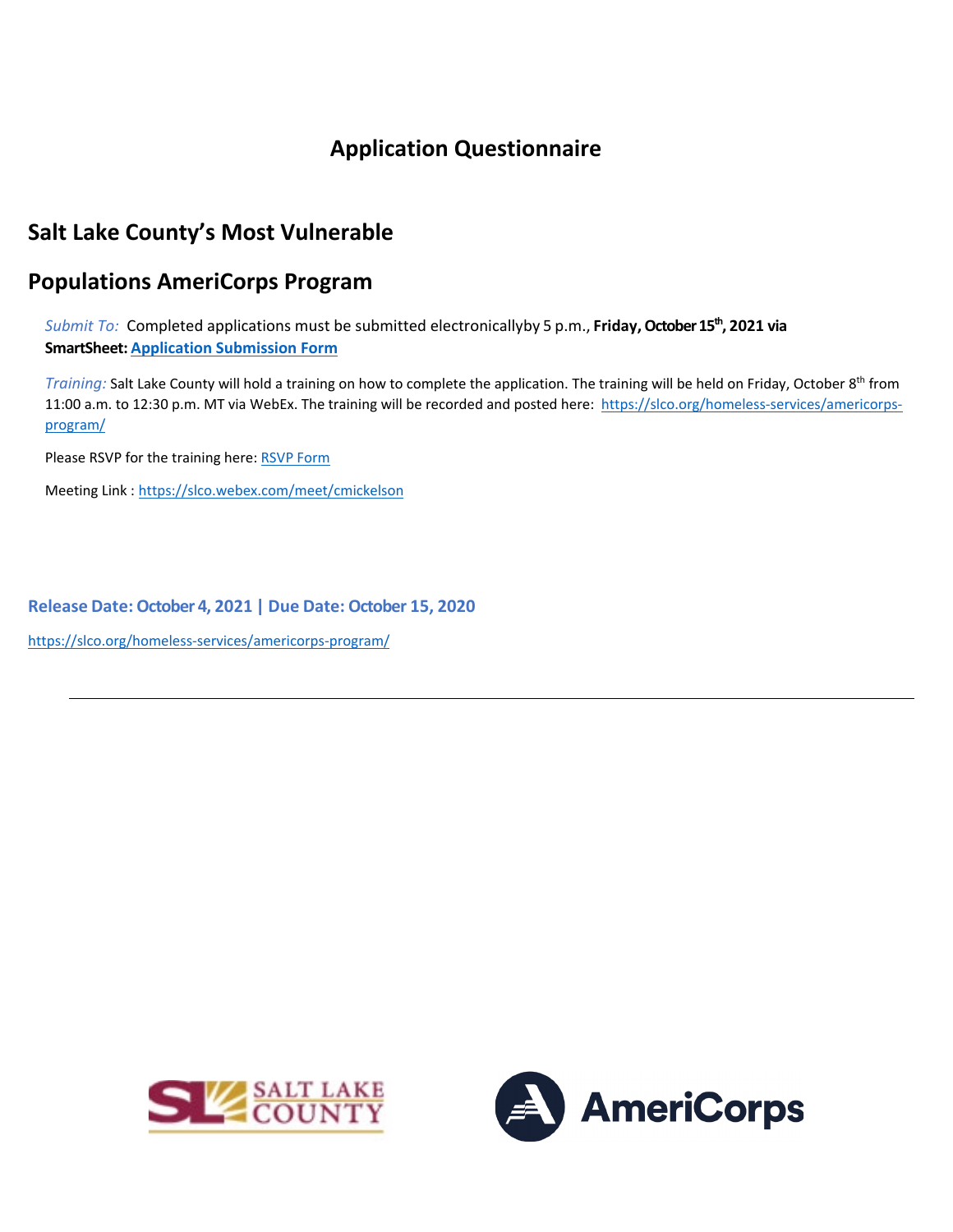Thank you for applying for the AmeriCorps Most Vulnerable Population Program for the 2021-2022 year. If you have any questions on how to fill out the application, please do not hesitate to contact Celeste Mickelson at (385) 468-7145 or [cmickelson@slco.org.](mailto:tmcfadden@slco.org)

See Resources on Website:<https://slco.org/homeless-services/americorps-program/>

# Responsibility Check List

Organizations selected for hosting AmeriCorps members must be able to meet the following conditions, please check box to verify understanding:

#### **Member Service Position:**

- $\Box$  Member position must be direct service to clients
- $\Box$  Member position cannot be a duplication or supplementation of current employee role
- $\Box$  Member position cannot replace or displace current staff
- $\Box$  Member position cannot include administrative or clerical work as main service duty
- $\Box$  Member position must provide services that align with program purpose

#### **Host Site Responsibility:**

- $\Box$  Agree to comply with requirements of the 2021 Terms and Conditions for AmeriCorps State and National Grants as outlined in Exhibit 1
- $\Box$  Host Site agrees to have representation in the membership of the Salt Lake Valley Coalition to end Homelessness
- $\Box$  Host Site agrees to pay a site fee in the amount of \$12,000 per each full-time Member and \$6,000 for each part-time member
- $\Box$  Host Site shall prevent AmeriCorps member from performing Prohibited Activities as outlined in exhibit 2
- $\Box$  Host Site shall assign a Supervisor shall be assigned to member to provide on-site supervision, training and complete supervisor requirements
- $\Box$  Host Site shall provide proof of Insurance as outlined in Exhibit 5



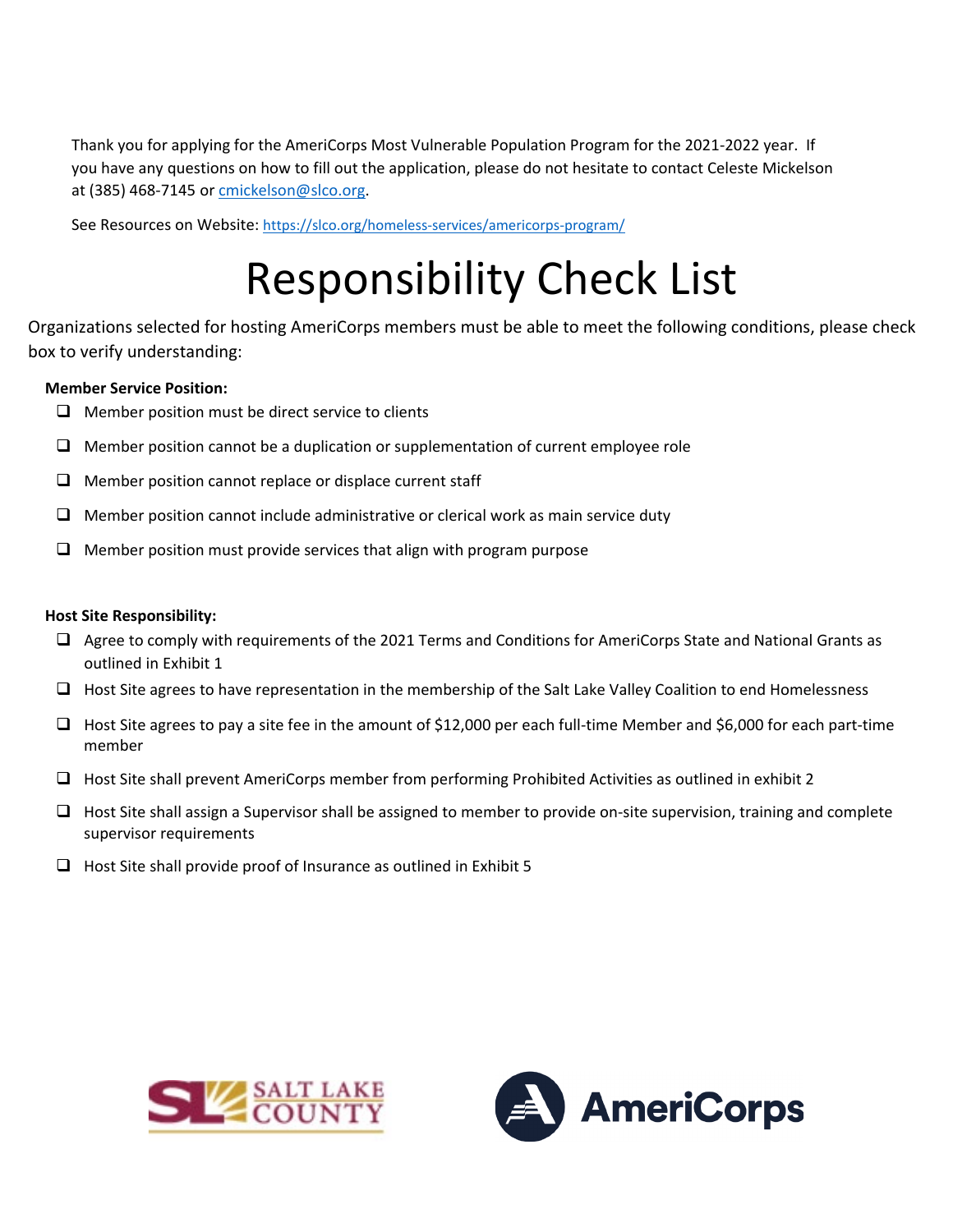## **Supervisor Responsibility:**

- $\Box$  Supervisor will ensure members record their service hours; supervisor shall verify and approve by electronic signature in time tracking system (IPT) weekly no later than 3pm each Monday.
- $\Box$  Supervisor shall attend an orientation prior to the beginning of the program year.
- $\square$  Supervisor shall conduct at least two performance review with each member; a mid-term evaluation and a final evaluation. A form will be provided by Program Coordinator – See sample evaluation exhibit 3.
- $\square$  Supervisor shall release member from routine service duties to allow them to attend quarterly member meetings or training.
- $\Box$  Supervisor shall complete and provide a quarterly Progress Report on the services provided and outcomes achieved. See sample report exhibit 4.
	- $\Box$  Supervisor will keep an open line of communication with AmeriCorps Program Coordinator at all times and immediately in cases of member(s) issues

### **Salt Lake County Responsibility:**

- $\Box$  County shall provide member support
	- $\circ$  Pay member living allowance on a bi-weekly schedule. The annual living allowance for full-time members is projected to be \$18,250. For part time members, the annual living allowance is projected to be \$9,125.
	- $\circ$  Provide education award to members who fulfill their service full time members will receive an Educational Award of \$6,195 and Part Time members will receive an Education Award of \$3,097.50; for satisfactory service and meeting the required service hours.
	- o Provide upon proof of health insurance (POI), reimbursement not to exceed the amount of \$100, each month
	- o Provide child care assistance for qualified members
- $\square$  SLCo shall provide training including an orientation within 14 days of each members term of service and quarterly profession development
- $\Box$  SLCo shall provide Supervision/consultation with Host Site on decisions or issues concerning members
- $\Box$  SLCo shall maintain verifiable records documenting each member eligibility to serve and any other information relating to the member for five (5) years following their term of service
- $\square$  SLCo shall complete all documentation required for grant compliance



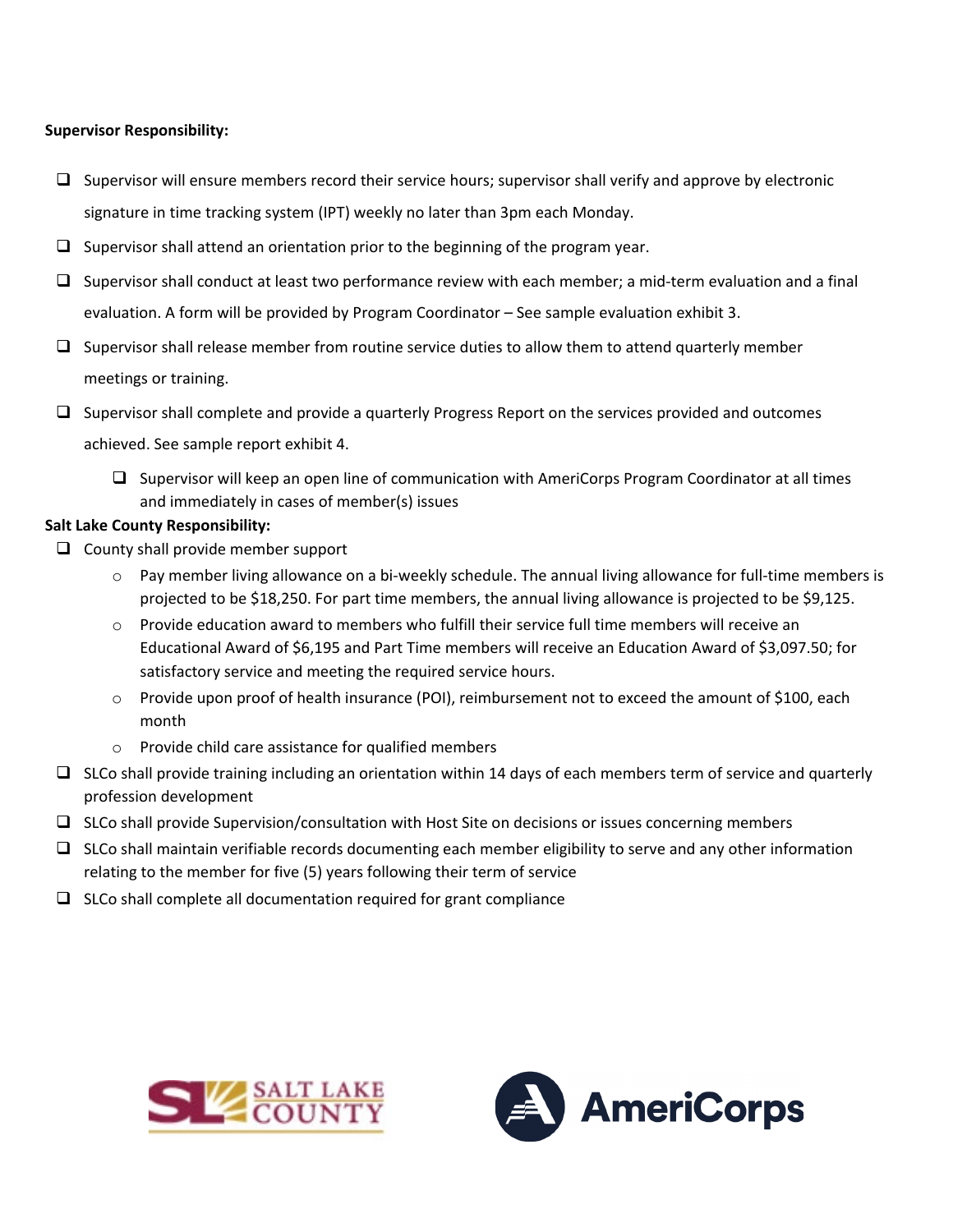## **Joint Salt Lake County and Host Site Responsibility:**

- $\Box$  Recruitment of AmeriCorps Members
	- o SLCo Role:
		- **SLCo has developed a generic position description outlined in exhibit 6. County will advertise position,** screen applicants to ensure eligibility and strong match with the missions of Salt Lake County and Host Site.
		- **SLCo will complete reference checks and the required National Service Criminal History check**
		- SLCo will make all offers of position to candidates and execute enrollment
	- o Host Site
		- **Host Site shall assist in the recruiting and selection of AmeriCorps members in a timely fashion**
		- **Host site will develop an agency specific position description using the generic (exhibit 5) as a base**
		- When County send a candidate's application for host site, the host site will inform the County AmeriCorps Program Coordinator within two working days of intent to interview and contact the candidate
		- Host Site must decide whether to select the candidate and information County within a week of the interview for total selection process of approximately two weeks
- $\Box$  Safety of member: Both parties shall make every reasonable effort to ensure the health and safety of AmeriCorps members are protected during the performance of their assigned duties.
- $\Box$  Equal Opportunity/Affirmative Action: Both parties shall provide equal opportunities to all those qualified without regard to factors such as race, color, national origin, sex, sexual orientation, religion, age, disability, political affiliation, marital or parental status, military service, or religious, community or social affiliations. Reasonable accommodations will be provided upon request.



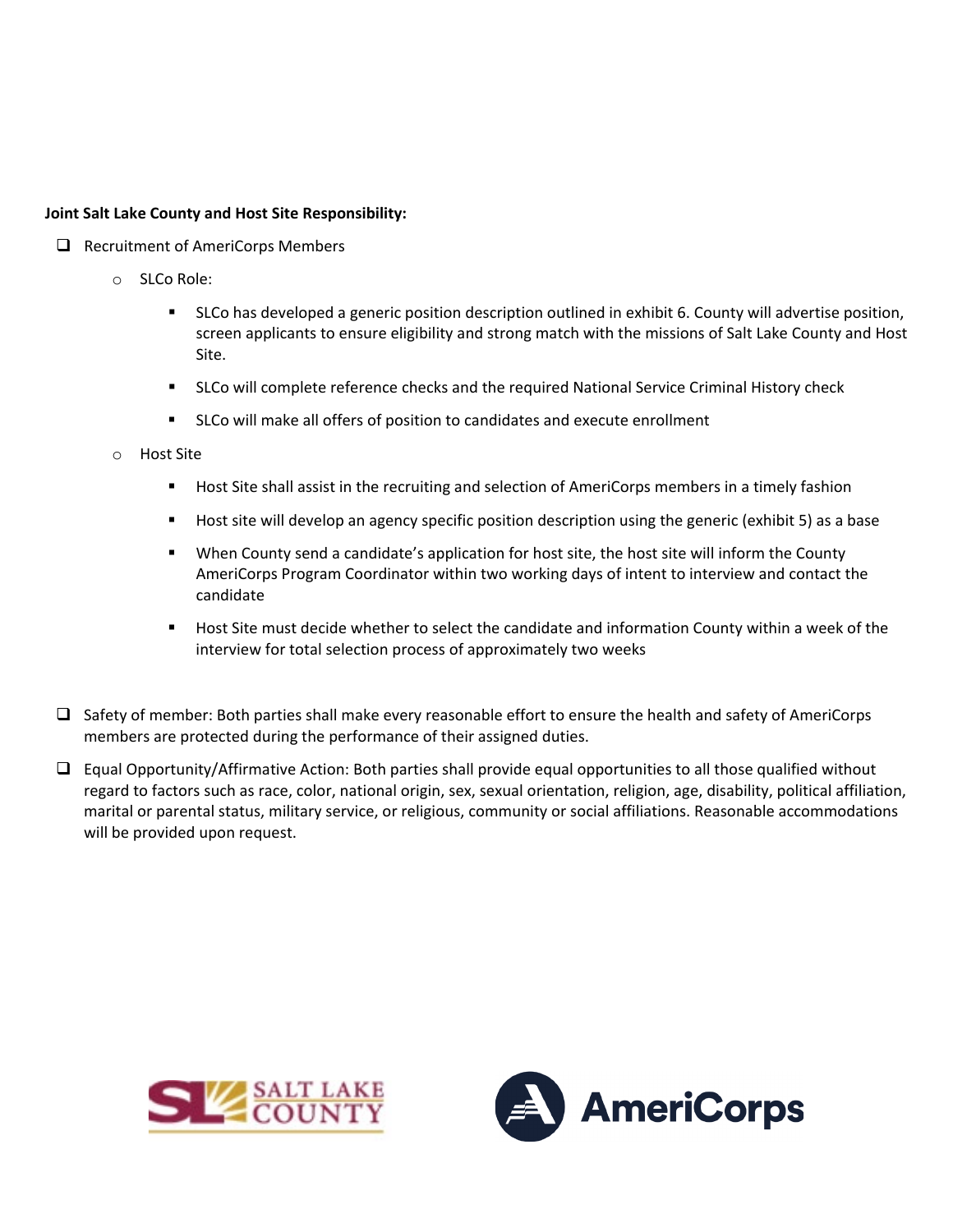# Narrative Application

Qualifications and Supervisor Experience 20%:

1. Provide a brief description of your organization, the scope and the nature of services your routinely provide.

2. Provide the names (with some explanation of their education and experience of who would be supervising the AmeriCorps Member(s).



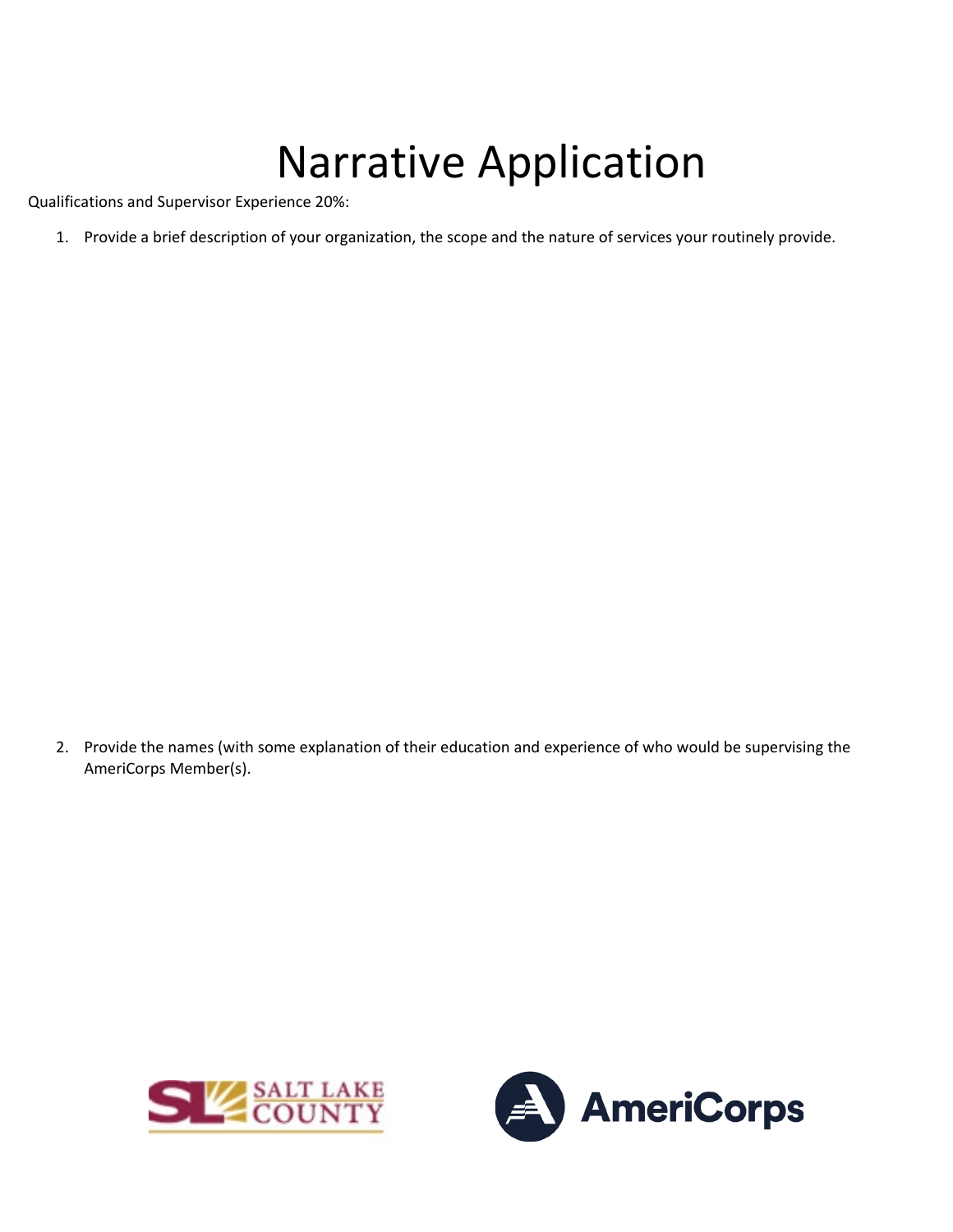Relevant Experience 25%:

1. Provide relevant experience you have had with hosting and supervising AmeriCorps members within your organization and the type of activities these individuals performed while serving in your organization. Provide a name and phone number of who could be contacted to verify this experience. If you have not had previous experience in hosting AmeriCorps members, please indicate any other relevant experience you may have had or currently have in the supervision and development of position duties for temporary employees, interns, fellowships, volunteers, etc.



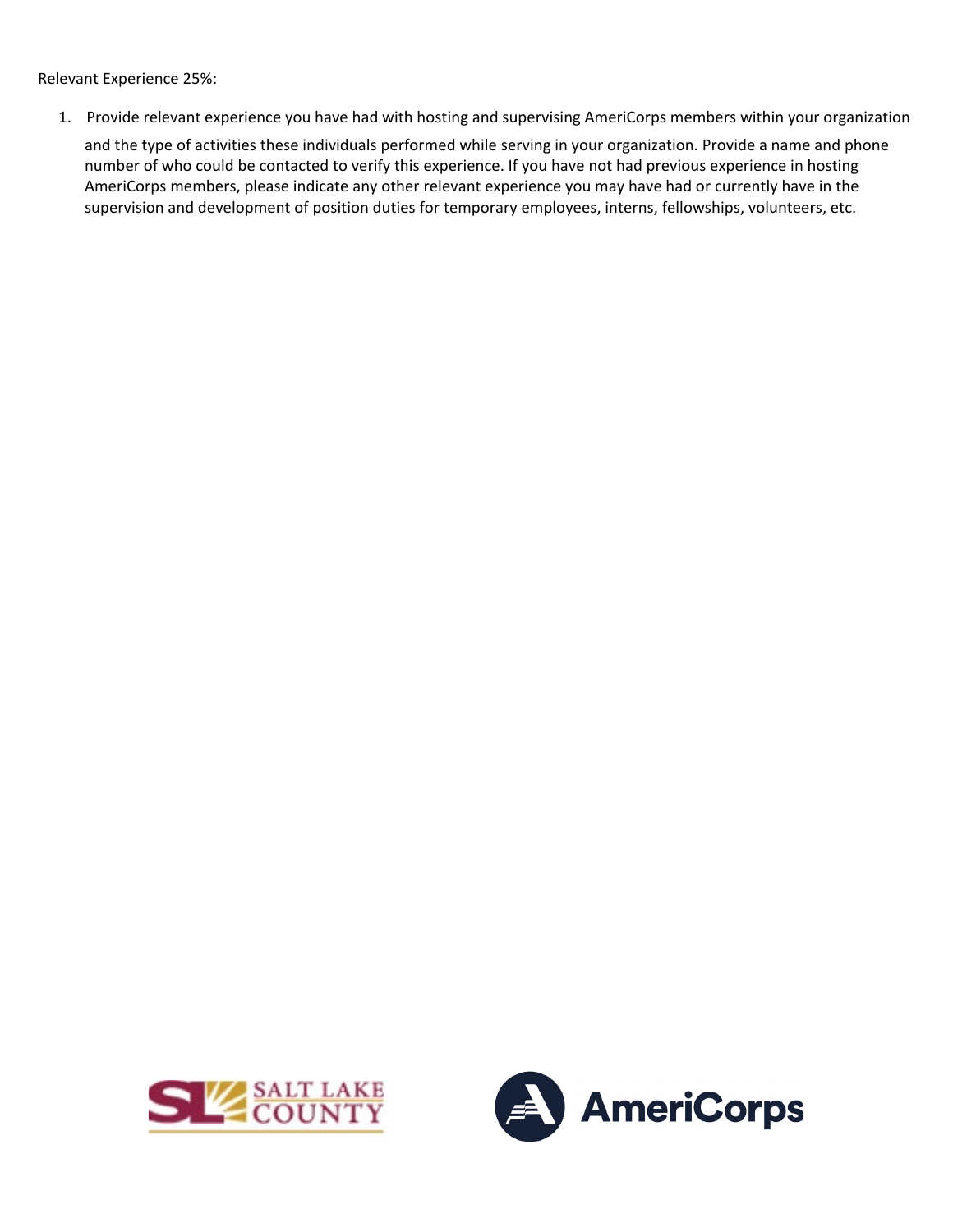Proposed Approach 25%:

1. Describe how your organizations will identify and define the type of work an AmeriCorps member will perform.

Specifically describe how your organization will serve those experiencing homelessness, housing instability or formerly homeless (which could include refugees) with AmeriCorps members.

2. Describe what resources you will utilize to support member recruitment



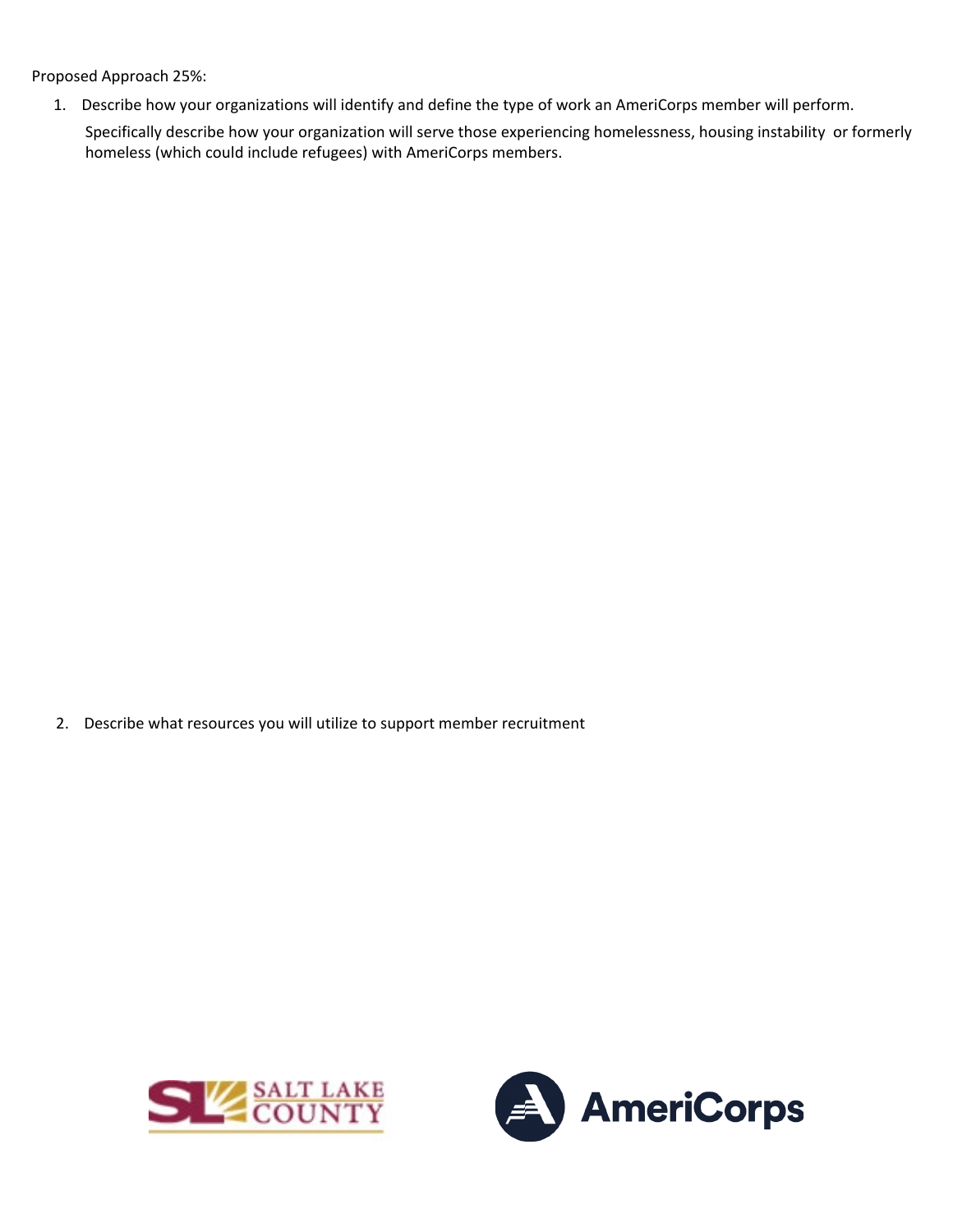Project Schedule/Outcomes 20%**:** 

1. Indicate the type of activities your AmeriCorps member(s) would provide that will be reported on a quarterly basis. See Exhibit 4, quarterly Progress Report for the activities that need to be reported. Pay particular attention to the categories of employment and housing. Indicate the number of unduplicated individuals your organization would provide job placement and housing placement services and the number of unduplicated individuals your organizations would be placed in jobs and in housing. Indicate the source (verification) documentation you will use to identify the number of individuals that receive a job and housing placement services and the number of individuals who will be placed in employment and into housing.